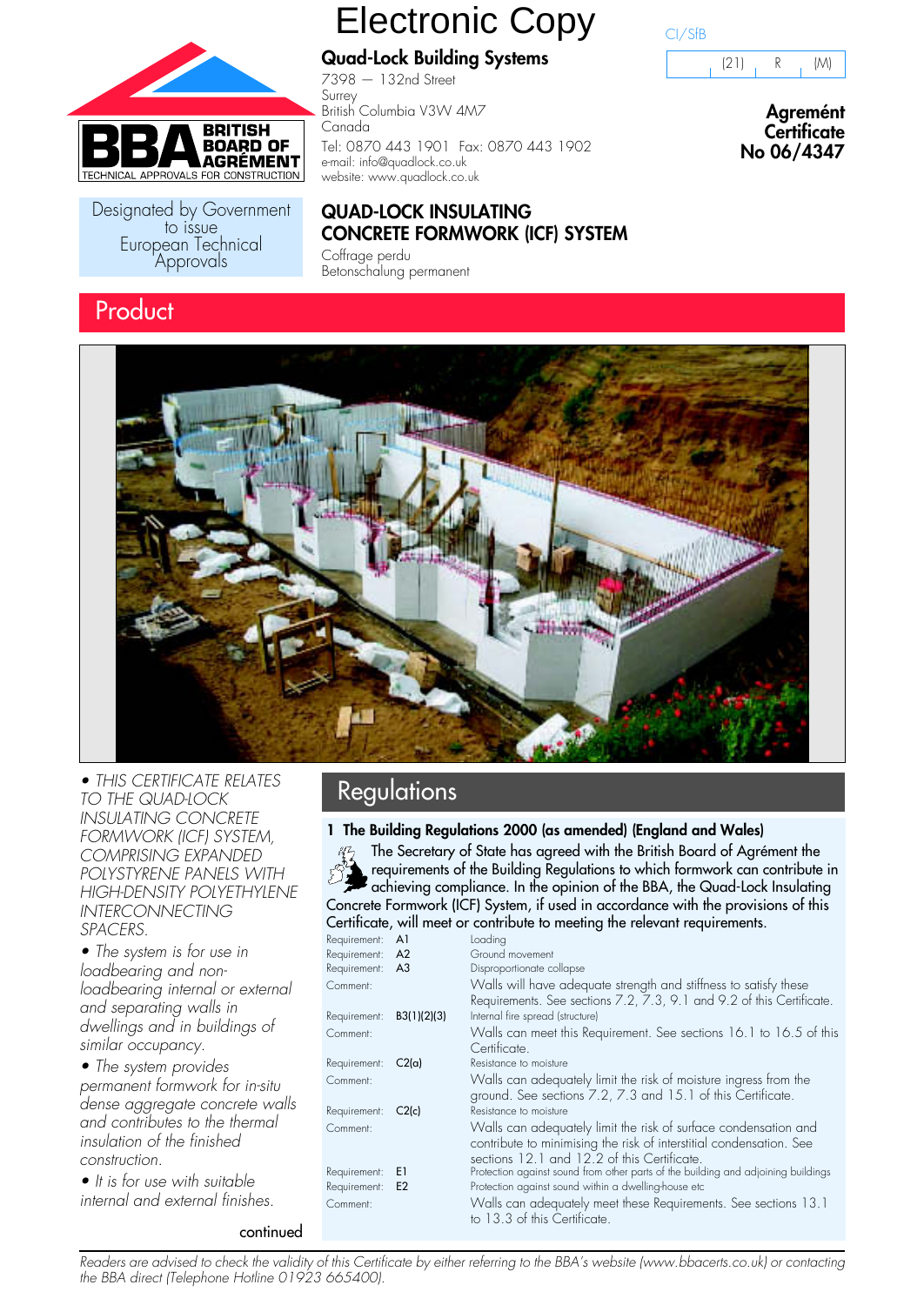#### continued

• Subject to design and supervision by a chartered engineer, the formwork may be used for constructing basement, retaining and shear walls.

Requirement:  $\;$  **L1(a)(i), (b)** Conservation of fuel and power Comment: Walls can contribute to meeting the Target Emission Rate. See section 10.2 of this Certificate. Walls can also adequately limit heat loss by unwanted air infiltration and excessive additional heat loss at junctions between walls, with other elements and around openings. See sections 10.1 to 10.4, 11.1 and 11.2 of this Certificate. Requirement: Regulation 7 Materials and workmanship Comment: The system is acceptable. See sections 19.1 and 19.2 of this **Certificate 2 The Building (Scotland) Regulations 2004** In the opinion of the BBA, the Quad-Lock Insulating Concrete Formwork (ICF) System, if used in accordance with the provisions of this Certificate, will satisfy or contribute to satisfying the various Regulations and related Mandatory Standards as listed below.<br>Regulation: 8 Fitness and durabilit Regulation: 8 Fitness and durability of materials and workmanship<br>Regulation: 8(1) Fitness and durability of materials and workmanship 8(1) Fitness and durability of materials and workmanship Comment: The product can contribute to a construction meeting this Regulation. See sections 19.1 and 19.2 and the Installation part of this Certificate. Regulation: 9 Building standards — construction Standard: 1.1(a)(b) Structure Comment: Walls will have adequate strength and stiffness to satisfy this Standard with reference to clause 1.1.1<sup>(1)(2)</sup> and, when suitably reinforced, clause 1.2.1(1)(2). See sections 7.2, 7.3, 9.1 and 9.2 of this Certificate. Standard: 1.2 Disproportionate collapse Comment: Walls will have adequate strength and stiffness to satisfy this Standard with reference to clause 1.1.1<sup>(1)(2)</sup> and, when suitably reinforced, clause 1.2.1<sup>(1)(2)</sup>. See sections 7.2, 7.3, 9.1 and 9.2 of this Certificate. Standard: 2.1 Compartmentation Comment: Walls can satisfy the short, medium or long fire-resistance durations required by this Standard, with reference to clauses 2.1.2<sup>(2)</sup>, 2.1.3<sup>(2)</sup>, 2.1.5<sup>(2)</sup>, 2.1.9<sup>(2)</sup>, 2.1.10<sup>(2)</sup>, 2.1.11<sup>(2)</sup>, 2.1.12<sup>(2)</sup>, 2.1.13<sup>(2)</sup>, and 2.1.14<sup>(2)</sup>. Openings in walls can maintain the required fire-resistance durations with reference to clause 2.1.15<sup>(2)</sup>. Junctions between walls can maintain the fire-resistance durations with reference to clause 2.1.16<sup>(2)</sup>. See section 16.1 of this Certificate. The expanded polystyrene component of the wall would be classified as combustible, however the completed wall can satisfy the required durations of fire-resistance with reference to clause 2.1.3<sup>(2)</sup>. See sections 16.1 to 16.5 of this Certificate.<br>Separation Standard: 2.2 Comment: Walls can satisfy the short, medium or long fire-resistance durations required by this Standard, with reference to clauses 2.2.1(1),  $2.2.2^{(1)(2)}$ ,  $2.2.3^{(1)(2)}$ ,  $2.2.5^{(1)(2)}$  and  $2.2.8^{(1)}$ . Junctions between walls can maintain the required fire-resistance durations with reference to clauses 2.2.7<sup>(2)</sup> and 2.2.10<sup>(1)</sup>. See section 16.1 of this Certificate. Electronic Copy

The expanded polystyrene component of the wall would be classified as combustible, however the completed wall can satisfy the required durations of fire-resistance with reference to clauses 2.2.4<sup>(2)</sup> and 2.2.7(1). See sections 16.1 to 16.5 of this Certificate. Standard: 2.3 Structural protection Comment: Walls can satisfy the short, medium or long fire-resistance durations required by this Standard, with reference to clauses 2.3.1(1)(2) and  $2.3.3^{[1][2]}$ . Junctions between walls can maintain the required fireresistance durations with reference to clauses 2.3.2(1) and 2.3.5(1)(2). See section 16.1 of this Certificate. Standard: 2.4 Cavities Comment: To limit the risk of fire spread by way of EPS formwork, detailing should address the need for sealing cavities in fire-resistant materials at junctions and edges of openings. Fire barriers should completely seal the cavity and be chased into the outer EPS formwork, with reference to clauses 2.4.1<sup>(1)(2)</sup> to 2.4.7<sup>(1)(2)</sup>, 2.4.8<sup>(2)</sup> and 2.4.9<sup>(2)</sup>. See section 16.3 Standard: 2.7 Spread on external walls Comment: Walls can satisfy the reaction to fire required by this Standard, with reference to clause 2.7.1(1)(2) provided the system is used in conjunction with suitable materials. See sections 16.1 and 16.3 of this Certificate. Standard: 3.4 Moisture from the ground Comment: Walls can satisfy this Standard with reference to clauses 3.4.1<sup>(1)(2)</sup> and 3.4.5<sup>(1)(2)</sup>. See section 15.1 of this Certificate.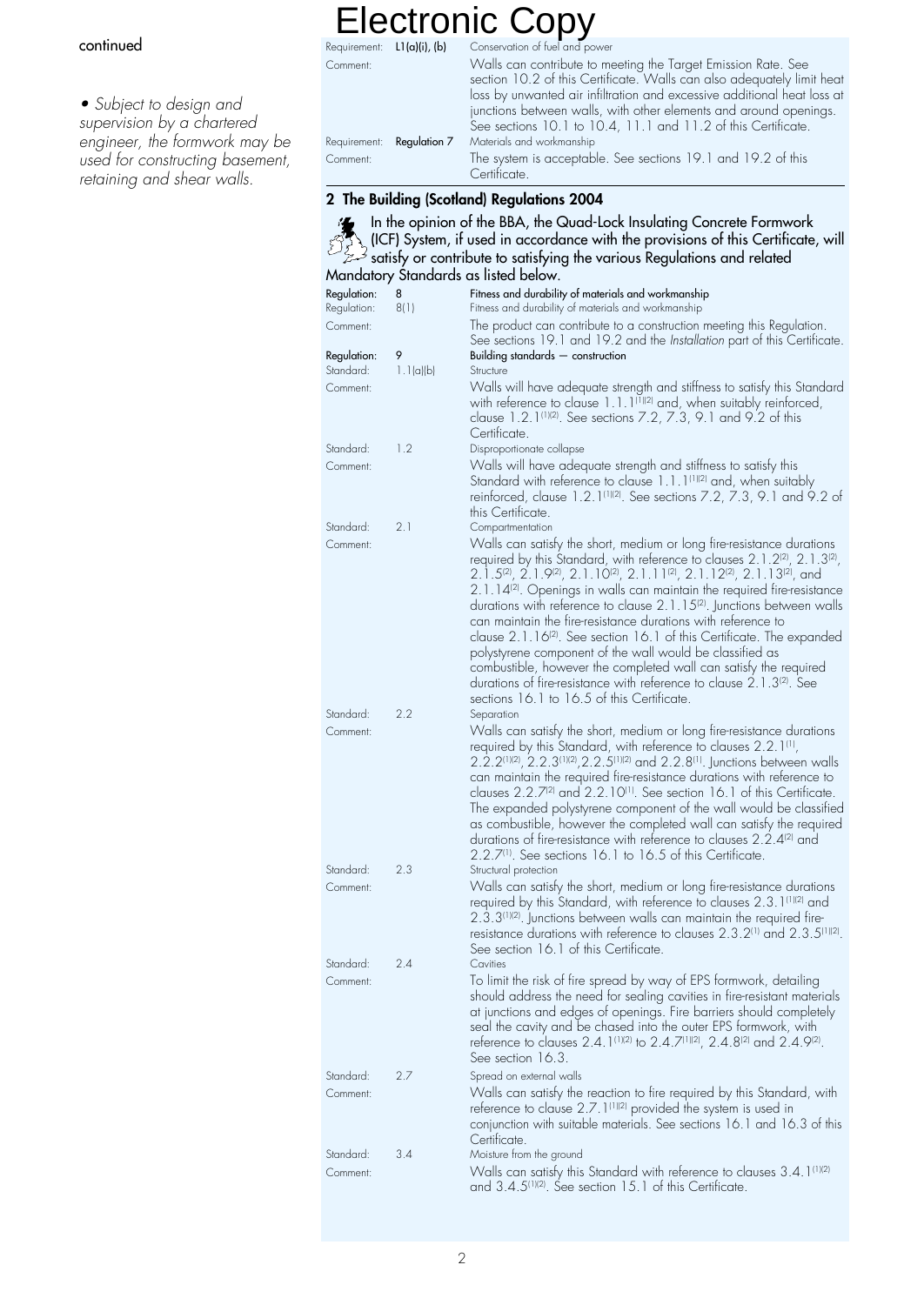| Standard: | 3.15 | Condensation                                                                                                                                                                                                                                                                                                                                                                                                                                                                                                                                                                                        |
|-----------|------|-----------------------------------------------------------------------------------------------------------------------------------------------------------------------------------------------------------------------------------------------------------------------------------------------------------------------------------------------------------------------------------------------------------------------------------------------------------------------------------------------------------------------------------------------------------------------------------------------------|
| Comment:  |      | Walls can adequately minimise the risk of surface condensation,<br>with reference to clauses 3.15.1 <sup>(1)</sup> and 3.15.3 <sup>(1)</sup> . See section 12.1<br>of this Certificate. Walls can contribute to minimising the risk of<br>interstitial condensation with reference to clauses 3.15.1 <sup>(1)</sup> and<br>3.15.4 <sup>(1)</sup> . See section 12.2 of this Certificate.                                                                                                                                                                                                            |
| Standard: | 5.1  | Resisting sound transmission to dwellings                                                                                                                                                                                                                                                                                                                                                                                                                                                                                                                                                           |
| Comment:  |      | Separating walls satisfy this Standard, with reference to<br>clauses 5.1.1 <sup>(2)</sup> , 5.1.2 <sup>(1)</sup> , 5.1.4 <sup>(1)</sup> and 5.1.6 <sup>(1)</sup> . See sections 13.1 to<br>13.3 of this Certificate.                                                                                                                                                                                                                                                                                                                                                                                |
| Standard: | 6.2  | Building insulation envelope                                                                                                                                                                                                                                                                                                                                                                                                                                                                                                                                                                        |
| Comment:  |      | Walls will meet the requirements of the Elemental Method for limiting<br>heat loss, with reference to clause 6.2.1 <sup>(1)</sup> <sup>2)</sup> . See section 10.1 of<br>this Certificate. Walls can also adequately limit heat loss by<br>unwanted air infiltration and excessive additional heat loss at<br>junctions between walls, with other elements and around openings<br>with reference to clauses 6.2.4 $^{111/21}$ and 6.2.5 $^{111/21}$ . See sections 10.5,<br>10.6, 11.1 and 11.3 of this Certificate.<br>Technical Handbook (Domestic).<br>Technical Handbook (Non-Domestic).<br>(2) |

#### **3 The Building Regulations (Northern Ireland) 2000**

In the opinion of the BBA, the Quad-Lock Insulating Concrete Formwork (ICF)  $\lambda$  System, if used in accordance with the provisions of this Certificate, will satisfy or contribute to satisfying the various Building Regulations as listed below.

| Regulation: | <b>B2</b>      | Fitness of materials and workmanship                                                                                                                                                                                                                                                                                      |
|-------------|----------------|---------------------------------------------------------------------------------------------------------------------------------------------------------------------------------------------------------------------------------------------------------------------------------------------------------------------------|
| Comment:    |                | The product is acceptable. See sections 19.1 and 19.2 of this<br>Certificate.                                                                                                                                                                                                                                             |
| Regulation: | C4(a)          | Resistance to ground moisture and weather                                                                                                                                                                                                                                                                                 |
| Comment:    |                | Walls can adequately limit the risk of moisture ingress from the<br>ground. See sections 7.2, 7.3, 13.1 to 13.3, 14 and 15.1 of this<br>Certificate.                                                                                                                                                                      |
| Regulation: | C <sub>5</sub> | Condensation                                                                                                                                                                                                                                                                                                              |
| Comment:    |                | Walls can contribute to minimising the risk of interstitial<br>condensation. See sections 12.1 and 12.2 of this Certificate.                                                                                                                                                                                              |
| Regulation: | D <sub>1</sub> | Stability                                                                                                                                                                                                                                                                                                                 |
| Comment:    |                | Walls will have adequate strength and stiffness to satisfy this<br>Regulation. See sections 7.2, 7.3 and 9.1 of this Certificate                                                                                                                                                                                          |
| Regulation: | D <sub>2</sub> | Disproportionate collapse                                                                                                                                                                                                                                                                                                 |
| Comment:    |                | Walls, when suitably reinforced, will have adequate strength and<br>stiffness to satisfy this Regulation. See sections 7.2, 7.3, 9.1 and<br>9.2 of this Certificate.                                                                                                                                                      |
| Regulation: | E4(1)(2)(3)    | Internal fire spread - Structure                                                                                                                                                                                                                                                                                          |
| Comment:    |                | Walls can satisty this Regulation. See sections 16.1 to 16.5 of this<br>Certificate.                                                                                                                                                                                                                                      |
| Regulation: | F <sub>2</sub> | Building fabric                                                                                                                                                                                                                                                                                                           |
| Comment:    |                | Walls will meet the requirements of the Elemental Method for limiting<br>heat loss. See section 10.1 of this Certificate. Walls can also<br>adequately limit heat loss by unwanted air infiltration and excessive<br>additional heat loss around openings. See sections 10.7, 10.8,<br>11.1 and 11.4 of this Certificate. |
| Regulation: | G2(1)          | Separating walls and separating floors                                                                                                                                                                                                                                                                                    |
| Comment:    |                | Separating walls can satisfy this Regulation. See sections 13.1 to<br>13.3 of this Certificate.                                                                                                                                                                                                                           |

#### **4 Construction (Design and Management) Regulations 1994 (as amended) Construction (Design and Management) Regulations (Northern Ireland) 1995 (as amended)**

Information in this Certificate may assist the client, planning supervisor, designer and contractors to address their obligations under these Regulations.

See sections: 6 Site handling and storage (6.4) and 8 Practicability of installation (8.1 to 8.3).

### Technical Specification

#### **5 Description**

5.1 The Quad-Lock Insulating Concrete Formwork (ICF) System consists of expanded polystyrene (EPS) panels, high-density polyethylene interconnecting and metal spacers (ties), metal tracks (toe rails) and metal corner brackets. The panels are made from high-density, fire-retardant expanded polystyrene beads and are

produced in thicknesses of 57 mm and 108 mm. The top and bottom of each panel incorporate an interlocking arrangement to form a tight joint. Slots, at 51 mm centres, are also incorporated in the top and bottom to receive the plastic spacers. Grooves are also moulded into the outside face of each panel to indicate the position of the spacer flanges. An internal vertical rebate is also provided to form the wall corners. The vertical ends of the panels are smooth (see Figure 1).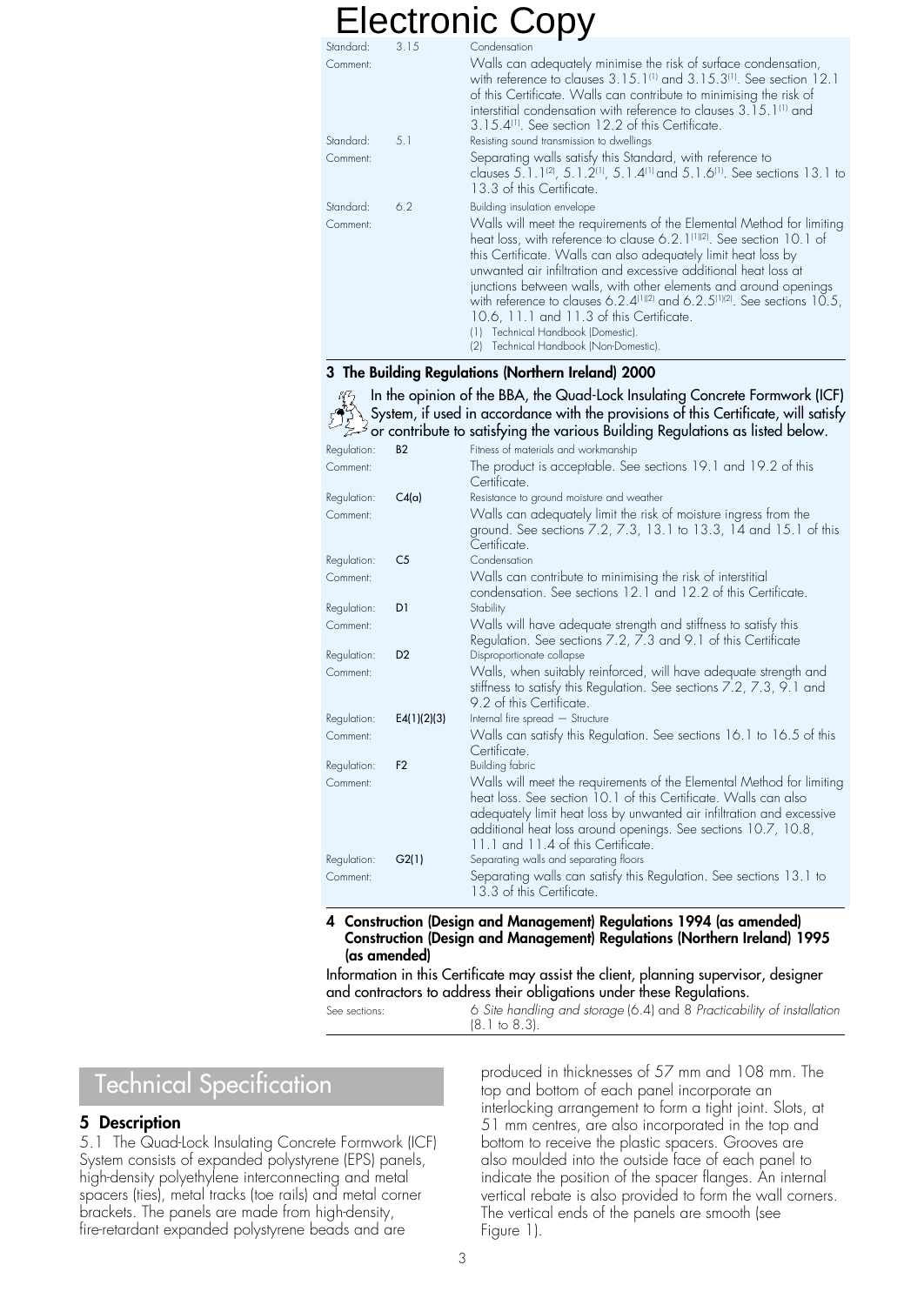5.2 The system can be used to construct straight and curved walls (minimum radius 885 mm to inside face) (see Figure 2) with right, obtuse and acute angles.

5.3 Spacers are moulded from high-density polyethylene (HDPE) and are colour coded in lengths of 191 mm, 241 mm, 292 mm, 343 mm and 394 mm wall thickness as indicated in Table 1. Three special ties (see Figure 1), slab edge tie, extender tie and brick ledge tie are also provided as part of the system. Steel reinforcement can be fixed directly to the spacer web. Flanges incorporated within the spacer design provide a fixing for dry lining, cladding and temporary propping or bracing (see section 9.3). Spacers are placed at 305 mm centres generally or closer at corners, openings or highly stressed areas. In these situations spacers can be split to allow close centres to be achieved.

5.4 Wire top ties are bent from 5 mm diameter galvanized wire and are used to provide additional support to tops of assembled panels (see Figure 1).





Figure 2 Curved wall detail



Table 1 Wall thicknesses

| Nominal wall cavity<br>(concrete width - mm) | Overall wall width<br>(mm) |
|----------------------------------------------|----------------------------|
| 100                                          | 210                        |
| 1.50                                         | 260                        |
| 200                                          | 311                        |
| 250                                          | 362                        |
| 300                                          | 413                        |

5.5 Pressed steel tracking is available in 57 mm and 108 mm widths and rolled from 1 mm thick galvanized steel sheet (Z275 galvanize specification) (see Figure 1). Tracking is used at the base of the wall construction, to provide a locating position and aid stability during concrete pouring operations, and at top of panel assemblies to protect panel joints from wet concrete and provide temporary stability.

5.6 Inner and outer 90° corners are strengthened during the concrete pour by 24 gauge, galvanized steel brackets and this eliminates the use of external bracing. Adjustable brackets are used for outer face of obtuse angle corners.

5.7 The EPS panels have a nominal density of 24 kgm–3 (for the 108 mm thick panel) or 30 kgm–3 (for the 57 mm thick panel).

5.8 Upper and lower surfaces are moulded to lock panels together (see Figure 3). Vertical mating surfaces are smooth to form a flush fit when joined together.

Figure 3 Basic assembly



5.9 Elements are dry laid in staggered vertical joints (brick bond). The surfaces are smooth and grooved vertically (with the grooved face outside), depending on finishes required. The formwork requires alignment and support during concrete filling.

5.10 Concrete, typically Grade C35 for general work, is specified to BS EN 206-1 : 2000. The recommended aggregate size is 10 mm for the nominal wall thickness of 100 mm and 150 mm and 20 mm for the 200 mm and 300 mm nominal wall thickness. The concrete should contain an admixture complying with BS EN 934-2 : 2001 to allow placement either by rodding or by free flow. Specific concrete mixes, eg water-resisting concrete for basement use, are dependent on individual requirements and are outside the scope of this Certificate. Vibrating equipment should be used with care (see section 21.14).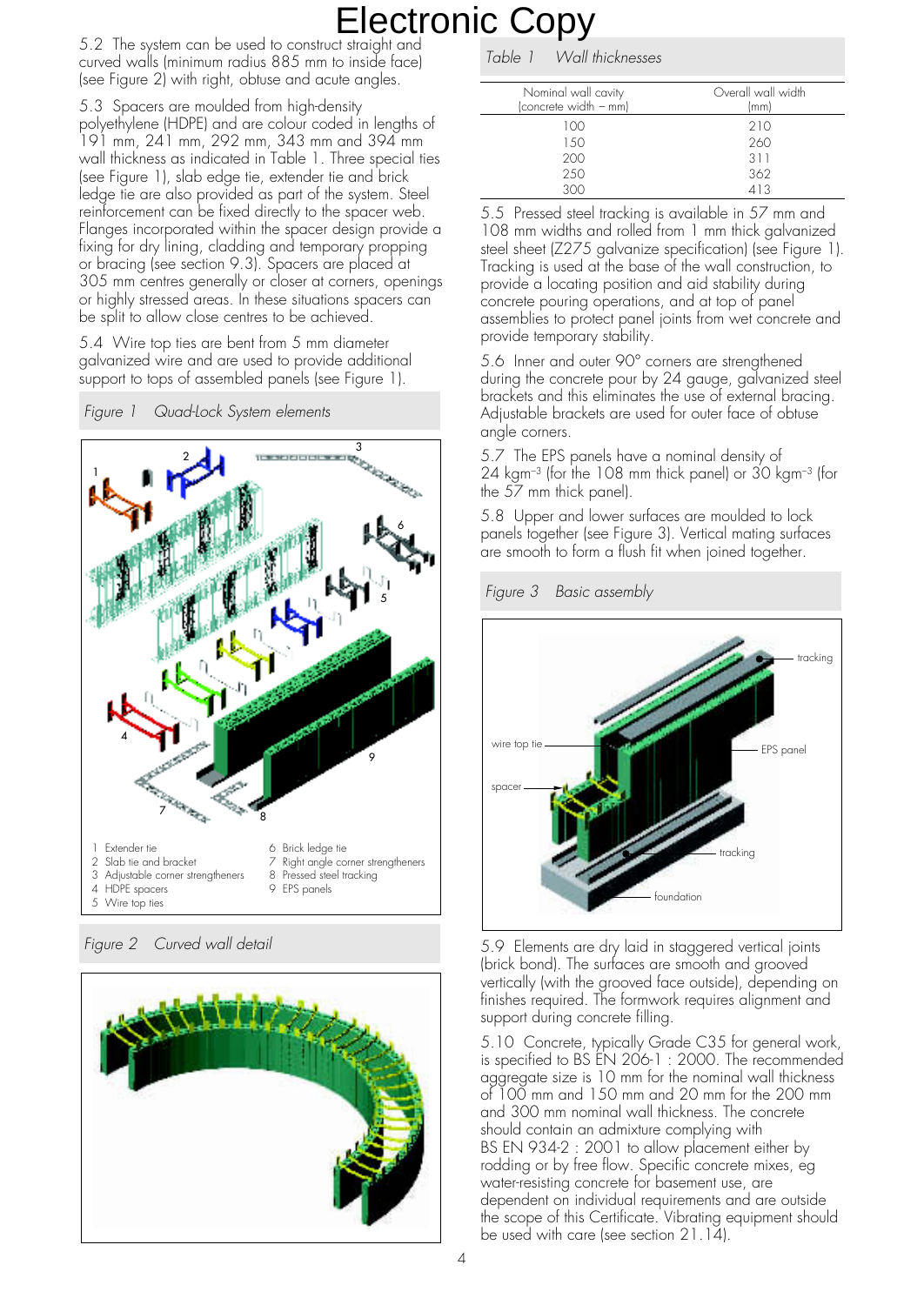5.11 Components and finishes used in conjunction with the formwork but not covered by this Certificate are:

- steel reinforcement  $-$  where required, should comply with BS 4449 : 2005
- external render  $-$  in accordance with BS 5262 : 1991 and suitable for use with the system. Typically the render has a basecoat of cement, sand and polymer reinforced, with either a stainless steel lath, polypropylene mesh, or an alkaline-resistant glassfibre mesh
- acrylic render the Certificate holder is able to advise on suitable acrylic render products for use with the system
- brick or stone slips the Certificate holder's advice should be sought on suitable products and methods of fixing
- external masonry may be of brickwork or stonework fixed in accordance with the provisions of BS 5628-3 : 2005 or BS 8298 : 1994 respectively
- internal finish typically 12.5 mm thick plasterboard or a dry-lined finish with or without a plaster skim coat conforming to BS 8212 : 1995.
- brickwork/stonework wall ties and support systems to BS EN 845-1 : 2003 or as recommended by the Certificate holder
- trestle support system  $-$  as supplied by the Certificate holder
- basement waterproofing membrane see section 7.7
- wall ties wall ties to BS 845-1 : 2003 or similar approved by the Certificate holder.

#### **6 Site handling and storage**

6.1 Good site practice should be observed to prevent damage to the components.

6.2 The EPS components are supplied in tightly wrapped packs and wrapping should not be opened until the contents are required. Metal toe rails are supplied in banded packs. Interconnecting high-density polyethylene spacers are supplied in boxes with the installation instructions printed on the outside.

6.3 EPS packs should be stored on their sides to protect the toothed edges from damage.

6.4 Care must be taken when handling the panels to avoid damage and contact with solvents or materials containing volatile organic components such as newly treated timber. The elements must not be exposed to open flame or other ignition sources.

### Design Data

#### **7 General**

7.1 The Quad-Lock Insulating Concrete Formwork (ICF) System is satisfactory for use in loadbearing and nonloadbearing walls as permanent formwork for in-situ dense aggregate concrete (see Figure 4).

7.2 Buildings subject to the national Building Regulations should be constructed in accordance  $\blacktriangleright$  with the relevant recommendations of CP 102 : 1973, BS 8110-1 : 1997 and BS 8102 : 1990.

7.3 Other buildings not subject to any of the Regulations defined in section 7.2 should also be built in accordance with CP 102 : 1973, BS 8110-1 : 1997 and BS 8110-2 : 1985.

Figure 4 Typical detail — Wall on ground-floor slab



7.4 The concrete is not easily examined after casting, hence, as specified in BS 8110-1 : 1997, Section 2, care must be taken to ensure full compaction. Correct compaction can be checked by the use of a 'bluntneedle' depth gauge pushed into the EPS panels to detect voids. Particular attention should be given to basement walls and areas adjacent to formed openings. Voids may be detected during the concrete placement, by hitting the EPS panels (eg with the palm of the hand or a wooden mallet) and listening for a 'hollow' sound otherwise concrete cores can be taken once concrete has reached initial design strength. Suitable supervision must be provided during placing and compacting of the concrete.

7.5 Storey-height concrete walls are normally constructed in one lift. Particular care is necessary to maintain alignment during concrete filling, and checking between lifts. Propping systems used in conjunction with the ICF system must be checked prior to and during concreting filling to ensure stability and alignment is maintained.

7.6 The Quad-Lock ICF Product Manual should be consulted in respect of use of poker vibration for compaction of wet concrete (see also section 21.14).

7.7 When used for basement or retaining wall construction with general concrete mixes, an effective, external waterproofing membranes should be employed, ensuring correct detailing and jointing methods to manufacturer's instructions and in accordance with the Quad-Lock ICF Product Manual recommendations. Waterproofing methods have not been assessed by the BBA nor are they covered by this Certificate.

#### **8 Practicability of installation**

8.1 Installation of the formwork, including the forming of door and window openings using timber framing or extruded, recycled plastics, should be carried out by trained operatives. The panels can be cut using conventional woodworking tools.

8.2 Concrete can be placed by hand, by skip (with adapted neck) line pump or overhead boom. The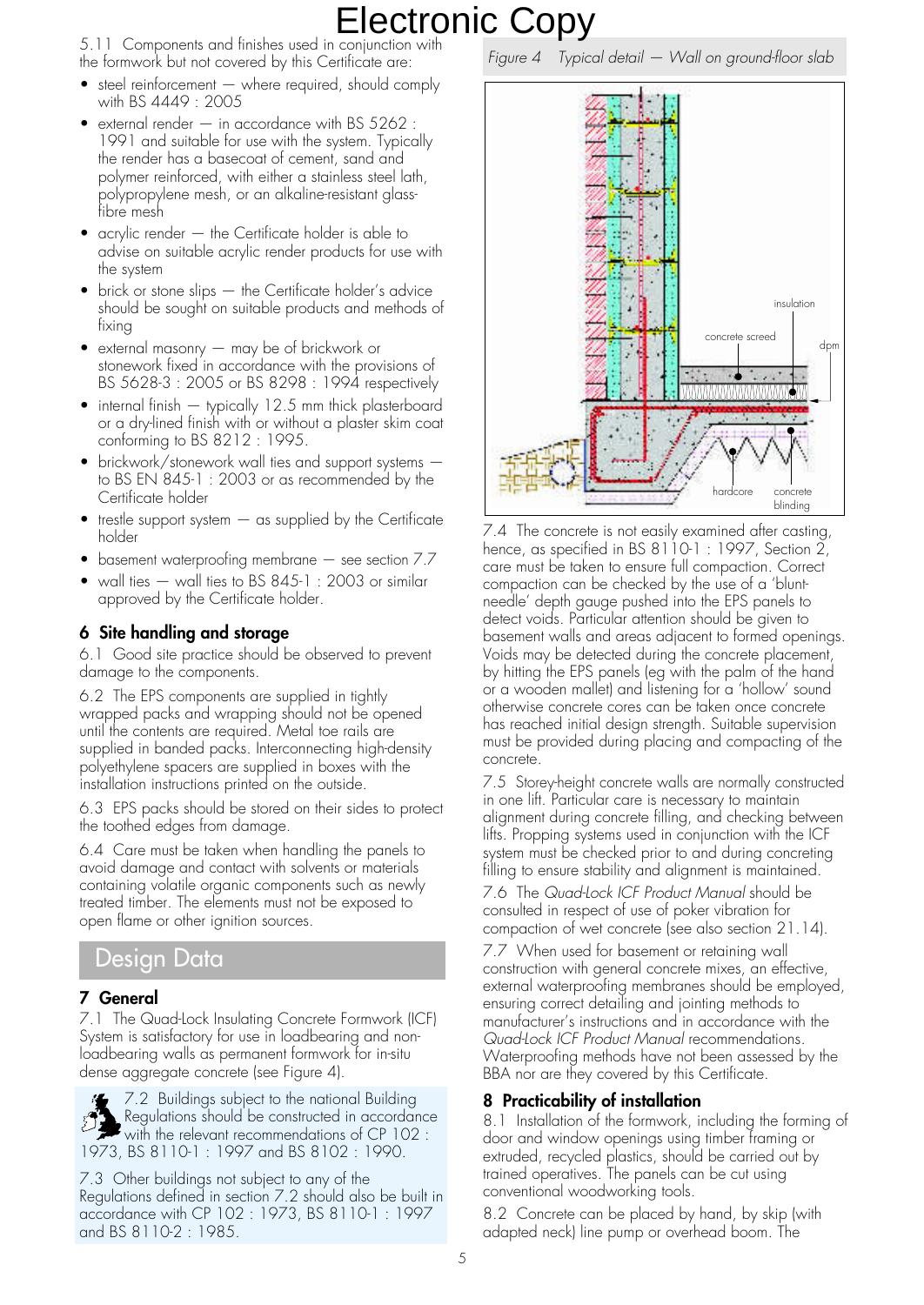requirements given in sections 21.11 to 21.14 of this Certificate must be observed during placing and compacting of the concrete. Care should be taken to avoid pump surges that may locally overload the formwork.

8.3 Durable and mechanically adequate fixings (see Figure 5) must be used for all structural elements or support brackets and must be post-drilled or cast into the concrete core. The EPS forming each of the system components must not be used as a structural medium although fixing/spacer flanges as described in section 5.3 can be used. In specifying wall fixings carrying vertical loads, consideration should be given to the line of action of the load with respect to the face of the concrete wall and the effect on the strength of the fixing.





8.4 Consideration should be given at the design stage to the positioning of wall fixings, service pipes and joists, relative to the position of connecting assemblies. They can be incorporated by following the manufacturer's recommendations. Care must be taken

not to damage the elements and thermal bridging effects must be considered.

8.5 Electrical wiring conduits and small diameter pipework should only be installed in chases routed into the EPS panels if unavoidable, as this can lead to local thermal bridging. Bare wiring must not be in contact with the EPS.

8.6 Facing brickwork or stonework should be fixed to the concrete with suitable ties (also see section 5.11). Fixings should be applied to the depth recommended by the manufacturer. Ledger forms and connectors are available for the fixing of floor construction (see Figure 4).

8.7 Timber weatherboarding and hung tiles should be fixed to treated battens secured to the in-situ concrete as described in section 5.3 and in accordance with the Quad-Lock Product Manual.

#### **9 Structural strength and stability**

9.1 Walls constructed using the system may be treated as conventional concrete plain or reinforced walls and should be designed and constructed in accordance with the recommendations of BS 8110-1 : 1997 and BS 8110-2 : 1985. Particular attention should be made to the use of the type of concrete mix to ensure segregation does not occur and that wet concrete is allowed to flow freely around formed openings and through congested areas of reinforcement, particularly when the system is used in basement construction. The Certificate holder is able to provide suitable design advice on request.

9.2 The nominal concrete cover to reinforcement should be that appropriate to 'mild' exposure in accordance with BS 8110-1 : 1997, Tables 3.2 and 3.4, or as required for fire-resistance in accordance with BS 8110-2 : 1985, Section 4, whichever is the greater.

9.3 To achieve structurally-stable formwork during the construction process the system must be braced sufficiently to resist the loads imparted on the system by the wet concrete and other construction loads. Although timber bracing can be used, the Certificate holder recommends use of a specially designed scaffolding system (see Figure 6) designed to give lateral alignment and support during the pouring of the concrete and postpouring stage. The system also provides a platform access for operatives and includes screw props for adjustment purposes both prior to and immediately following pouring operations.

Figure 6 Temporary propping

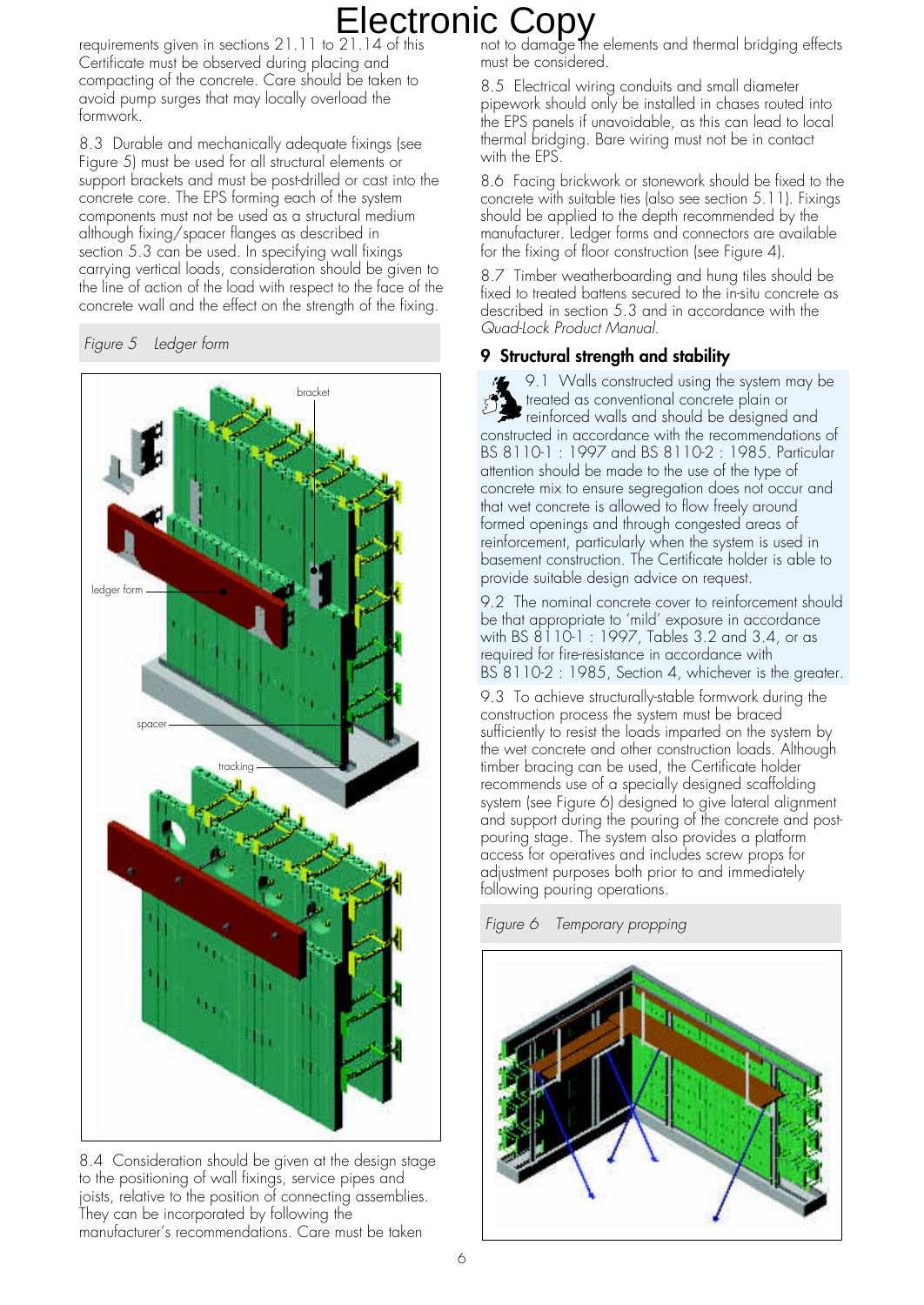### **11 Air leakage** Electronic Copy

9.4 Attention is drawn to the need for accurate levelling of the foundation and initial setting out of the bracing (see sections 20.2 and 20.5) which should prevent the need for significant adjustments to be made.

### **10 Thermal performance**

10.1 The thermal transmittance (U value) of an external wall construction, typically, will be in the  $\sum$  external wall considering the present to 0.28 Wm<sup>-2K–1</sup> to 0.28 Wm<sup>-2K–1</sup> depending on the polystyrene panels and the type of internal and external finishes used. Calculations for specific constructions should be carried out in accordance with BS EN ISO 6946 : 1997 and BRE report (BR 443 : 2006) Conventions for U-value calculations. The thermal conductivity of the polystyrene panels should be taken as 0.035 Wm–1K–1.

10.2 External walls, typically, can improve on the Elemental U value requirement of the Building  $\mathbb{R}^3$  the Elemental U value requirement of  $\mathbb{R}^3$ .<br>Regulations (ie 0.35 Wm<sup>-2K-1</sup>) by between 20% and 57% and, therefore, will contribute to enabling a building to meet the Target Emission Rate 'average' improvements of 20% (dwellings) and between 23% and 28% (buildings other than dwellings) specified in Approved Documents L1A and L2A respectively.

10.3 Junctions between external walls and between external walls and party walls will maintain insulation continuity and the default psi values from BRE Information Paper (IP 1/06 : 2006) Assessing the effects of thermal bridging at junctions and around openings in the external elements of buildings, Table 3 and SAP 2005 The Government's Standard Assessment Procedure for Energy Rating of Dwellings, Table K1, may be used in Target Emission Rate calculations to SAP 2005 or the Simplified Building Energy Model (SBEM)(1).

(1) Published by the Office of the Deputy Prime Minister (ODPM) on its website: www.odpm.gov.uk

10.4 Junctions with other elements and openings in external walls, should be designed in accordance with the relevant guidance given in Limiting thermal bridging and air leakage : Robust construction details for dwellings and similar buildings(1) or IP 1/06.

(1) Published by The Stationery Office (TSO), 2002.

10.5 External walls can satisfy the Elemental Target U value of 0.30 Wm–2K–1 specified in the Building Regulations, with reference to clause 6.2.1<sup>(1)(2)</sup>.

- (1) Technical Handbook (Domestic).
- (2) Technical Handbook (Non-Domestic).

10.6 Junctions with other elements and openings in external walls, should be designed to limit heat loss. Guidance given in BRE report (BR 262 : 2006) Thermal insulation : avoiding risks or IP 1/06 : 2006 is acceptable.

43 10.7 External walls can satisfy the Elemental Target U value of 0.45 Wm–2K–1 specified in the Building Regulations Technical Handbook F, Tables 1.2 and 1.4.

10.8 Openings in external walls, should be designed to limit heat loss. Guidance given in BRE Information Paper (IP 12/94) Assessing condensation risk and heat loss at thermal bridges around openings may be used.

11.1 External walls can provide adequate resistance to heat loss by air infiltration. Care  $\begin{array}{l}\n\mathcal{F} \\
\mathcal{F} \\
\mathcal{F} \\
\mathcal{F}\n\end{array}$  should be taken to ensure that junctions with other elements and openings in external walls, comply with the relevant guidance for airtightness given in the relevant documents referred to in section 10.4 or 10.8.

11.2 Completed buildings are subject to precompletion testing for airtightness in accordance  $\bullet$  with the requirements of the Building Regulations, Approved Documents L1A and L2A, Section 20B.

11.3 Junctions with other elements and openings in external walls, with reference to clauses 6.2.4 $^{\left(1\right)\left(2\right)}$  and 6.2.5 $^{\left(1\right)\left(2\right)}$  of the Technical Handbooks, should be designed to limit air infiltration (see section 10.8).

(1) Technical Handbook (Domestic).

(2) Technical Handbook (Non-Domestic).

11.4 Junctions with other elements should be designed to limit air infiltration as described in the Building Regulations, Technical Booklet F, section 1.35.

#### **12 Condensation**

#### Surface condensation

12.1 External walls will adequately limit the risk of surface condensation. Openings in walls and  $\mathbb{Z}$ junctions with other elements, designed in accordance with the relevant guidance given in section 10 will also be acceptable.

#### Interstitial condensation

12.2 The risk of interstitial condensation will be minimal when a suitably positioned vapour control layer is used. For the purposes of calculating condensation risk in accordance with BS 5250 : 2002, a nominal vapour diffusion factor  $(\mu)$  of 60 (a vapour resistivity of 300 MNsg–1m–1) may be taken for the polystyrene panels.

#### **13 Sound insulation**

13.1 Separating walls with a concrete core density greater than 2000 kgm–3 and thickness of density greater man zood again.<br>150 mm, will achieve a minimum mass per unit area for the core of 300 kgm–2. When used in conjunction with suitable framing, lining and flanking details, the wall can meet the requirements of a wall Type 3.

13.2 Separating walls in dwellings and rooms for residential purposes in England and Wales are subject to pre-completion testing in accordance with Section 1 of Approved Document E.

13.3 Internal walls and walls flanking separating walls in new dwellings and rooms for residential purposes will have a minimum mass per unit area, excluding finishes, of 120 kgm–2.

### **14 Weathertightness**

 $\frac{M}{2}$  Resistance to rain ingress is provided by the external weather cladding system. Typical options external weather cladding system. Typical opinion<br>are described in section 5.11. Care should be<br>discussed in the limitian are quitably taken to ensure that design and construction are suitable for use with the system and comply with the relevant good practice described in the applicable Codes and the Certificate holder's instructions.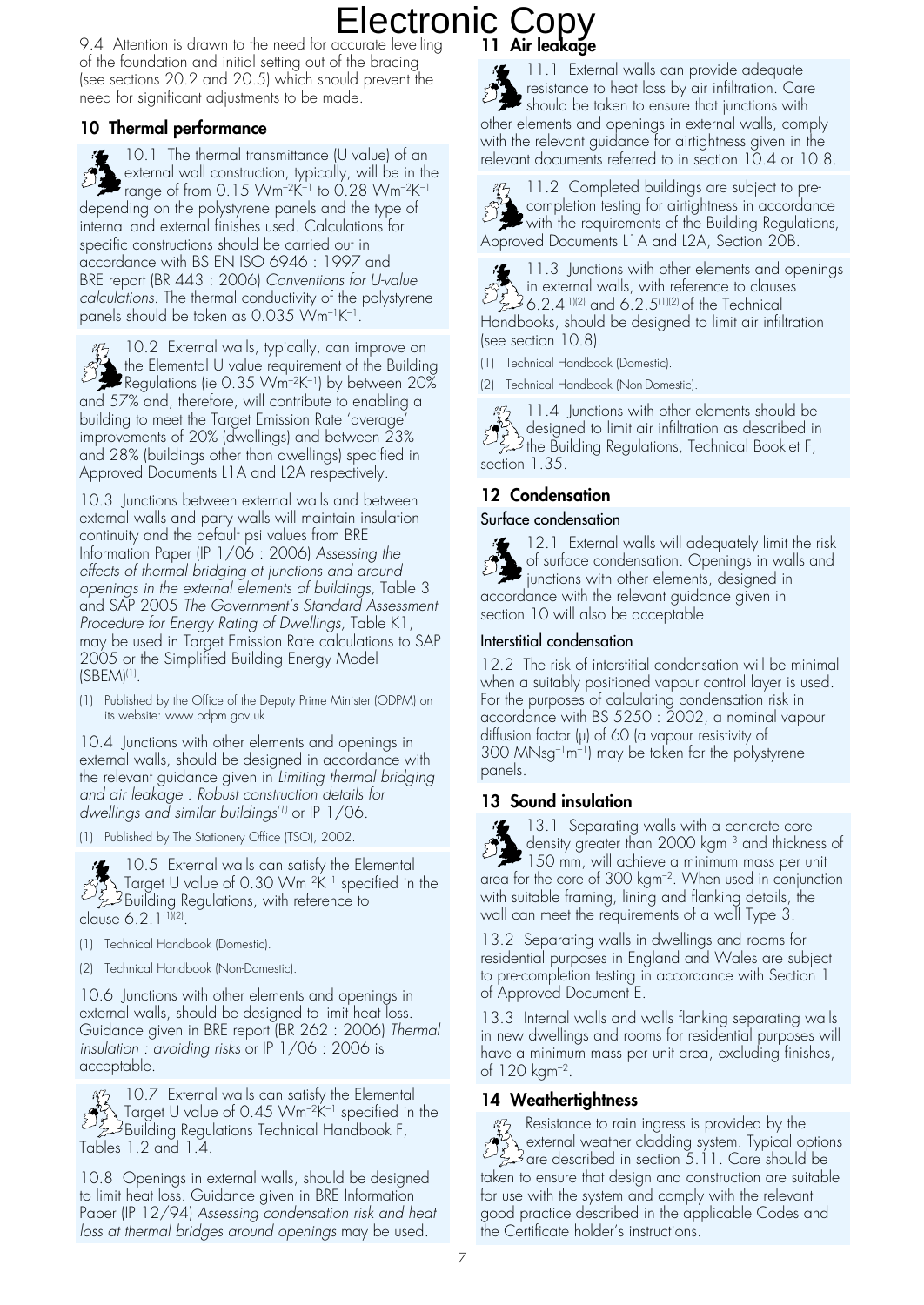#### **15 Damp-proofing and waterproofing**

15.1 The system's elements will not transmit moisture by capillary action. To provide effective moisiure by capitaly action. The concrete wall formed with the system should be constructed using the specified concrete in accordance with Type B structures structures without membrane in BS 8102 : 1990 (see also section 7.2 of this Certificate).

15.2 Alternatively, when used below ground or formation level, eg basement or retaining wall, a number of options can be used to provide a watertight barrier. These options are outside the scope of this Certificate and the Certificate holder should be contacted for further advice. Any waterproofing barrier system used, must be compatible with EPS.

15.3 A suitable collector drain and backfilling medium should be provided to eliminate the build up of hydrostatic head behind basement or retaining walls.

#### **16 Behaviour in relation to fire**

16.1 Concrete walls constructed from the system have been assessed in accordance with Table 4.6 of BS 8110-2 : 1985. Table 2 of this Certificate gives fire-resistance values for various concrete wall thicknesses formed using the system elements. This assessment does not take account of any additional protection provided by the internal and external finishes. The use of the formwork with the specified finishes will not reduce the fire-resistance of the concrete wall.

#### Table 2 Quad-Lock system walls with vertical reinforcement<sup>(1)</sup>

| Reinforcement and concrete<br>specification                                          | Minimum concrete thickness <sup>(2)</sup><br>(mm) |               |               |                   |   |     |  |
|--------------------------------------------------------------------------------------|---------------------------------------------------|---------------|---------------|-------------------|---|-----|--|
|                                                                                      | Fire resistance <sup>(3)</sup> (h)                |               |               |                   |   |     |  |
|                                                                                      | 0.5                                               |               | $1 \t1.5 \t2$ |                   | 3 |     |  |
| Walls with less than<br>0.4% reinforcement<br>made from dense<br>aggregate           |                                                   | 1.50 1.50 200 |               |                   |   |     |  |
| Walls with 0.4% to 1%<br>reinforcement made<br>from dense aggregate<br>with cover to |                                                   |               |               |                   |   |     |  |
| reinforcement of 25 mm                                                               | $( \lambda )$                                     |               |               | 1.50 1.50 200 200 |   | 250 |  |

(1) Where reinforcement is less than 0.4%, any wall with less than 100 mm thick concrete cannot be assumed to provide the minimum level of fireresistance required by Regulations (30 minutes). Whilst the plasterboard lining will provide some protection, no data has been supplied to permit assessment of this specific case.

- (2) Excluding any combustible finish.
- (3) Fire resistance for loadbearing capacity, integrity and insulation.

16.2 The expanded polystyrene component of the system would not be classified as non-combustible. For buildings in Scotland, completed walls with appropriate finishes can satisfy the required durations of fire-resistance and, therefore, maybe used in separating walls. Where external walls are one metre or less from a relevant boundary, the construction should comply with the relevant exceptions on the use of combustible materials permitted by the guidance supporting the Building Regulations in Scotland.

16.3 The risk of fire spread over the internal and external wall surfaces will depend on the finishes that are used. The relevant requirements of the national Building Regulations should be observed. In Scotland, the guidance for fire spread on external walls of buildings should not be assessed in isolation and reference should be made to the guidance in Standard

2.4 for fire spread in cavities and the guidance in Standard 2.6 for fire spread to neighbouring buildings.

16.4 To limit the risk of fire spread between floors in buildings subject to the Building Regulations in England and Wales, fire barriers should be installed at each floor level above the first floor, ie starting with the second storey. Fire barriers should completely seal the cavity and be chased into the outer EPS formwork.

16.5 In buildings other than those described in section 16.4, it is recommended that designers consider the guidance given in that section.

16.6 Care should be taken to ensure that all detailing at junctions adequately maintains the required periods of fire-resistance, that any cavities formed in the completed walls are appropriately fire stopped and detailing around any openings provides sufficient protection to the EPS.

#### **17 Proximity of flues and appliances**

When installing the product in close proximity to certain flue pipes and/or heat-producing appliances the following provisions to the national Building Regulations are acceptable:

#### England and Wales

Approved Document J3

#### **Scotland**

Technical Handbook (Domestic), Mandatory Standards 3.18, clauses 3.18.1<sup>(1)(2)</sup> to 3.18.6<sup>(1)(2)</sup> and 3.19, clauses 3.19.1(1)(2) to 3.19.9(1)(2).

- (1) Technical Handbook (Domestic).
- (2) Technical Handbook (Non-Domestic).

#### Northern Ireland

Technical Booklet L.

#### **18 Maintenance and repair**

18.1 Although maintenance is not envisaged for the system, regular checks should be carried out on render finishes used to ensure that any damage is detected and repaired as soon as possible.

18.2 Minor repairs to the system can be carried out prior to concrete pouring using expanding foam, supplied by the Certificate holder, to reduce leakage of wet concrete and maintain the thermal integrity of the EPS.

#### **19 Durability**



19.1 Concrete walls constructed with the system will have a service life of not less than 60 years provided they are designed in accordance with section 9. The EPS formwork will have a similar service life provided that it is protected from damage by the external and internal finishes of the wall construction and these are adequately maintained throughout the intended life of the building.

19.2 The HDPE spacers are conventional building materials and will have a durability compatible with the expanded polystyrene.

### Installation

#### **20 General**

20.1 The preparation, installation and support of the panels and application of the specified finishes must be in accordance with the Quad-Lock ICF Product Manual. Particular attention must be given to the requirements given in sections 8.1 to 8.7 of this Certificate.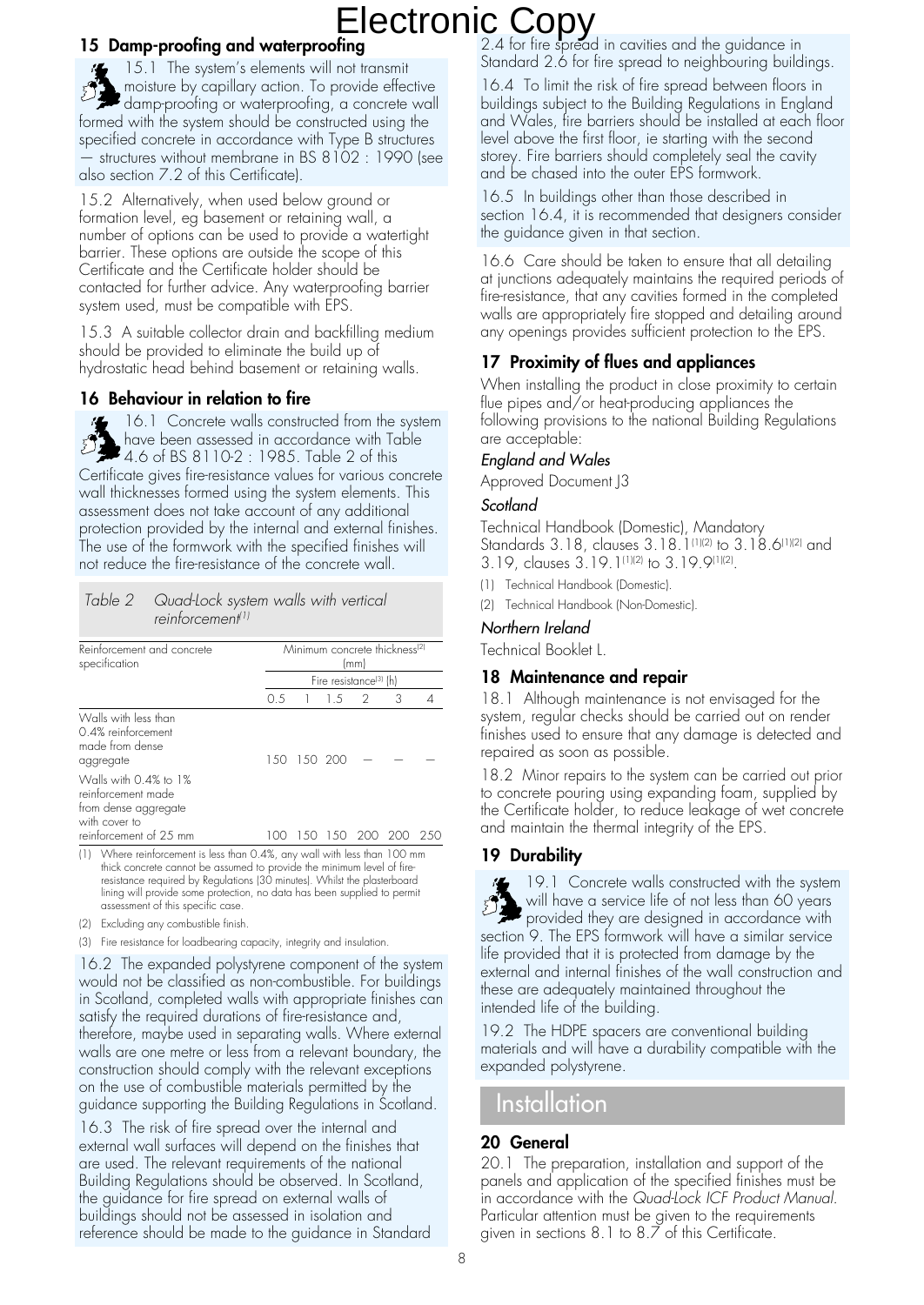### **21 Procedure** Electronic Copy

20.2 The system requires that the foundation be level, smooth finished and within a tolerance of  $\pm 10$  mm in any direction. Any out-of-tolerances must be made good prior to placement of formwork.

20.3 All reinforcement should be accurately positioned to ensure that the minimum required concrete cover is provided. Starter or dowel bars, where required, must be to the engineer's design. HDPE spacers should not be cut or modified when locating reinforcement.

20.4 When stepped foundations are required, 305 mm steps should be provided to avoid cutting forms.

20.5 It is essential that effective bracing and propping of walls takes place during construction to ensure stability, level, straightness and plumb of walls. The Certificate holder recommends the use of a patent metal bracing system (not covered by this Certificate). The system includes a vertical aluminium support channel, diagonal turnbuckle brace, platform bracket and guardrail post assembly. Bracing and alignment systems,  $\frac{1}{2}$  should be between 1.8 m and  $\frac{1}{2}$  m horizontal centres but subject to verification by calculation depending on wall configuration.

20.6 Typically, for single storey lifts, the bracing and alignment systems are placed on one side of the formwork (usually the inside face) during construction. For other formwork constructions an engineer's advice should be sought.

20.7 Window and door openings are formed during construction of the formwork. Treated timber or extruded recycled plastics framework is placed around openings and between EPS panels to seal openings during concrete pouring. To ensure that the framing remains square, internal bracing should be provided (see Figure 7). The framework is used to receive door and window frames.

Figure 7 Typical structural window framing



#### Laying

21.1 The inner and outer lines of metal tracking are first fastened to the footing using masonry nails (or other suitable fixings) and lined level. Any gaps beneath the tracking are filled with low expansion polyurethane foam.

21.2 Construction commences by forming the corners and then working inwards towards the mid-point of each wall line. The long end (1220 mm) of the corner form should be used first maintaining a running bond. With the first course it is also important to run the forms through door and deep window openings (these can be cut out later) so that interlocking of forms is maintained above each opening. The short end (616 mm) should be used next and alternated until each wall assembly is completed.

21.3 Vertical joints formed at the mid-point of walls must be sealed with expanding foam on both sides. The foam should be allowed to set for at least 12 hours prior to pouring. Plywood plates or similar should be provided across mid-wall joints to provide additional strengthening during concrete pouring.

21.4 All 90º corners are provided with inside and outside corner brackets to each course. Other corner angles are strengthened with the adjustable corner bracket on the outside only.

21.5 Following completion of the first course, subsequent courses are laid in a running bond.

21.6 Internal wall formwork is jointed into external formwork by removal of a vertical slice (see Figure 8).

Figure 8 Horizontal internal-external separating wall joint



#### Reinforcement

21.7 The quantities of reinforcement placed within the system are dependent on design and detail requirements. Horizontal reinforcement can be placed in different locations across the concrete fill void using the spacer slots. Vertical reinforcement can then be placed against the horizontal reinforcement and secured using standard fixing methods. Bar lapping lengths as per BS 8110-1 : 1997 should be adopted. The system requires that in plain walls horizontal reinforcement be provided in top and bottom courses of every wall lift. Generally, high tensile reinforcement is used. Typical lintel reinforcement is shown in Figure 9.

#### Restraint and propping

21.8 Restraint is provided by securing the bottom course to the foundation using, galvanized steel, tracking shot-fired or screwed into the foundation. The patent bracing, system or other suitable propping system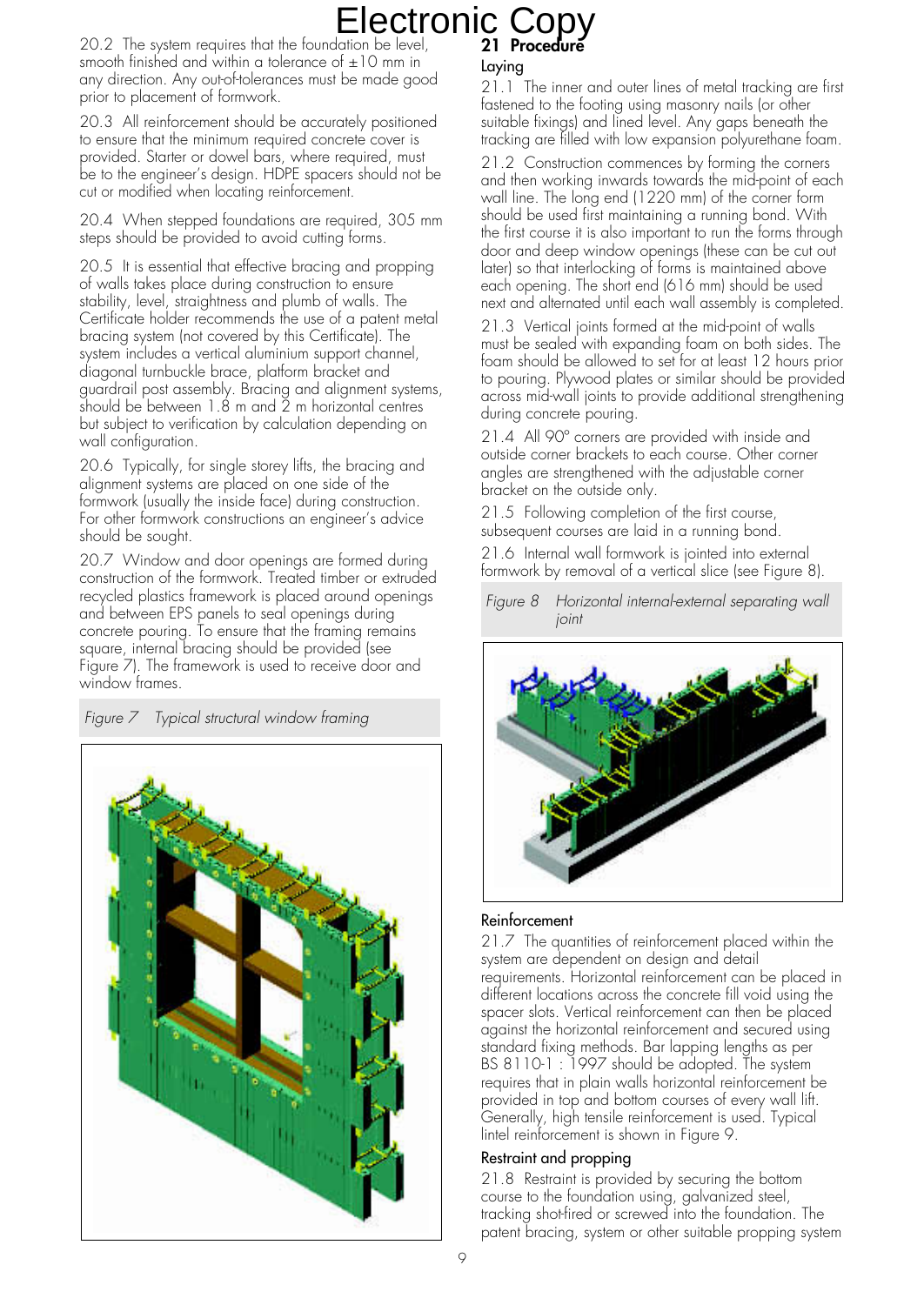is then erected. Additional bracings are also recommended for basement walls. Bracings should be located so as not to interfere with door and window openings. All bracings are then anchored to the groundfloor slab or firm ground with the aluminium channel or other support screw fixed into the spacer flanges.





21.9 After erection of the bracing and propping, adjustments are made for plumb and level by use of screw jacks.

#### Windows and doors

21.10 Window and door openings are set out on the face of the formwork and opening cut using a handsaw. Timber framing is set around the door frames, pre-set prior to the wall assembly, and the panels built up to the opening and braced (see Figure 7). Note that the sill part of the framing to window openings can be omitted, to avoid the potential formation of voids beneath the timber framing. If omitted, the concrete poured up to sill level must be allowed to stiffen sufficiently so as to avoid overflow as subsequent concrete is poured.

#### Concrete placement

21.11 Prior to concrete pouring, a check should be carried out on the system to include conformance to design and layout, correct alignment and plumb, bracings and props secured. Reinforcement should be checked for correct cover distance and rigidity. A prepour checklist is set out in the Certificate holder's Product Manual.

21.12 Concrete is typically placed using line pump or overhead boom from a concrete pump lorry. Small

volumes of concrete can be placed by hand, eg to make up small deficiencies at the end of each pour.

21.13 Concrete placement should be directed away from corners traversing the line pump or boom first around the external walls of the building in 1200 mm lifts allowing concrete to free-flow into corners and below window openings. The first lift is allowed to stiffen before placing the second lift of concrete. Typically storey heights should be placed in two- to three lifts.

21.14 Consolidation can be achieved by the use of special flow concrete mixes or small diameter poker vibrators. Special care is required to avoid touching the formwork when using the latter equipment. Hand rodding to local areas and external vibration around openings can also be employed, with care, to avoid damaging the formwork. Metal tracking and wire top ties (see Figure 1) are used to final course of panels (ie at eaves or gable line) in lieu of HDPE spacers. The panel top joint toothing is removed where the tracking is to be permanent otherwise following the pouring and stiffening of concrete the tracking can be removed. This may also be necessary to avoid thermal bridging leading to condensation in completed building. At corners the tracking should be overlapped and screwed to provide additional stiffening to corner during concrete pouring. The metal tracking can also be used as temporary protection at each wall assembly lift to minimise concrete spilling into joint toothing.

#### Backfilling

21.15 Backfilling around bottom layers of formwork to the ground floor or basement walls should not take place until the concrete has reached sufficient design strength. The Certificate holder recommends a minimum period of 28 days. The top of basement walls must be supported by temporary supports or by utilizing the floor construction on the basis that the floor/wall joint allows full transfer of loads through diaphragm action.

#### Electrical and plumbing installation

21.16 Electrical and plumbing services may be located within the concrete core, subject to structural design consideration. For chasing into the EPS panels see section 8.5. All electrical services should be ducted. Any services introduced should conform to Building Regulation and Health and Safety requirements. Further details on fixing methods can be obtained from the Certificate holder.

#### Wall penetrations

21.17 Openings or ducts for service penetrations can be positioned within the formwork prior to concrete pouring. Service entry points to basement walls should be avoided.

#### Intermediate floors and roof

21.18 A range of floor and roof systems can be accommodated with the system. Further details can be obtained from the Certificate holder.

#### Interior and external finishes

21.19 A range of external and internal finishes can be applied or fixed directly to the system. Common dry lining systems, such as gypsum plasterboard, can be screw-fixed into the form tie/spacer flanges or glued to EPS using compatible adhesive. External cladding systems can be fixed similarly via battens, rails or into form tie/spacer flanges or with renders applied directly to the EPS surface in conjunction with metal or plastic lathing. Finishes are outside the scope of this Certificate. Further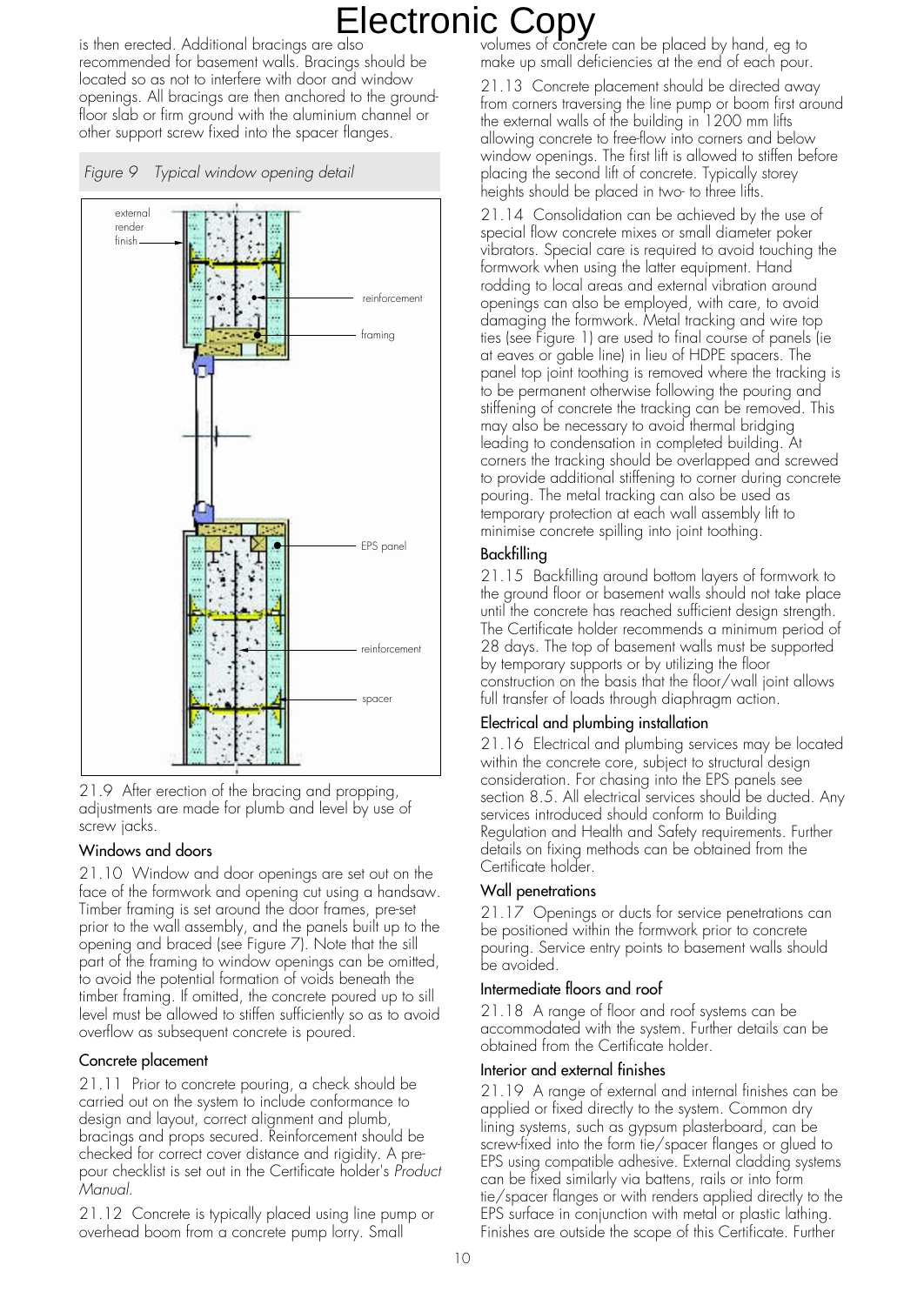details on finishes suitable for use with the ICF system, can be obtained from the Certificate holder.

#### Wall width transitions

21.20 Wall width transitions can be achieved by using one course of the thicker panel as shown in Figure 5.

#### Waterproofing

21.21 The system relies on an externally applied waterproofing system to provide an effective barrier to the ingress of ground water to basement walls. Full details can be obtained from the Certificate holder. A typical detail is shown in Figure 10.

Figure 10 Typical external waterproofing detail



#### Heavy wall loads

21.22 Heavy wall loads (such as wall units) should be supported by the concrete core and not the form tie/ spacer flanges. This can be achieved by the use of timber blocks screwed or bolted into the concrete core or cast-in anchor bolts and metal plates.

#### Brick ties

21.23 Suitable wall ties to stabilise brick, block or stone external leaves.

### Technical Investigations

The following is a summary of the technical investigations carried out on the Quad-Lock Insulating Concrete Formwork (ICF) System.

#### **22 Tests**

Tests in broad accordance with the requirements of ETAG 009 : 2002 were carried out on the system as part of normal construction under site conditions. Observations were made on dimensional accuracy

resistance to filling pressure and efficiency of filling including the potential for outwards deflection of formwork due to the hydrostatic head of wet concrete.

### **23 Investigations**

23.1 A site visit was carried out to witness the installation process including construction of formwork, placement of reinforcement and pouring of concrete and performance of form tie/spacers.

23.2 An assessment was made on technical data relating to fire and thermal performance.

23.3 The manufacturing process was examined, including the methods adopted for quality control and details were obtained of both quality and composition of materials.

## **Bibliography**

BS 4449 : 2005 Steel for the reinforcement of concrete — Weldable reinforcing steel — Bar coil and decoiled product — Specification

BS 5250 : 2002 Code of practice for control of condensation in buildings

BS 5262 : 1991 Code of practice for external renderings

BS 5628-3 : 2005 Code of practice for use of masonry — Materials and components, design and workmanship

BS 8102 : 1990 Code of practice for protection of structures against water from the ground

BS 8110-1 : 1997 Structural use of concrete — Code of practice for design and construction BS 8110-2 : 1985 Structural use of concrete - Code of practice for special circumstances

BS 8212 : 1995 Code of practice for dry lining and partitioning using gypsum plasterboard

BS 8298 : 1994 Code of practice for design and installation of natural stone cladding and lining

BS EN 206-1 : 2000 Concrete — Specification, performance, production and conformity

BS EN 845-1 : 2003 Specification for ancillary components for masonry — Ties, tension straps, hangers and brackets

BS EN 934-2 : 2001 Admixtures for concrete, mortar and grout  $-$  Concrete admixtures  $-$  Definitions, requirements, conformity, marking and labelling

BS EN ISO 6946 : 1997 Building components and building elements - Thermal resistance and thermal transmittance — Calculation method

CP 102 : 1973 Code of practice for protection of buildings against water from the ground

ETAG 009 : 2002 Guideline for European Technical Approval of non-loadbearing permanent shuttering kits/systems based on hollow blocks or panels of insulating materials and sometimes concrete